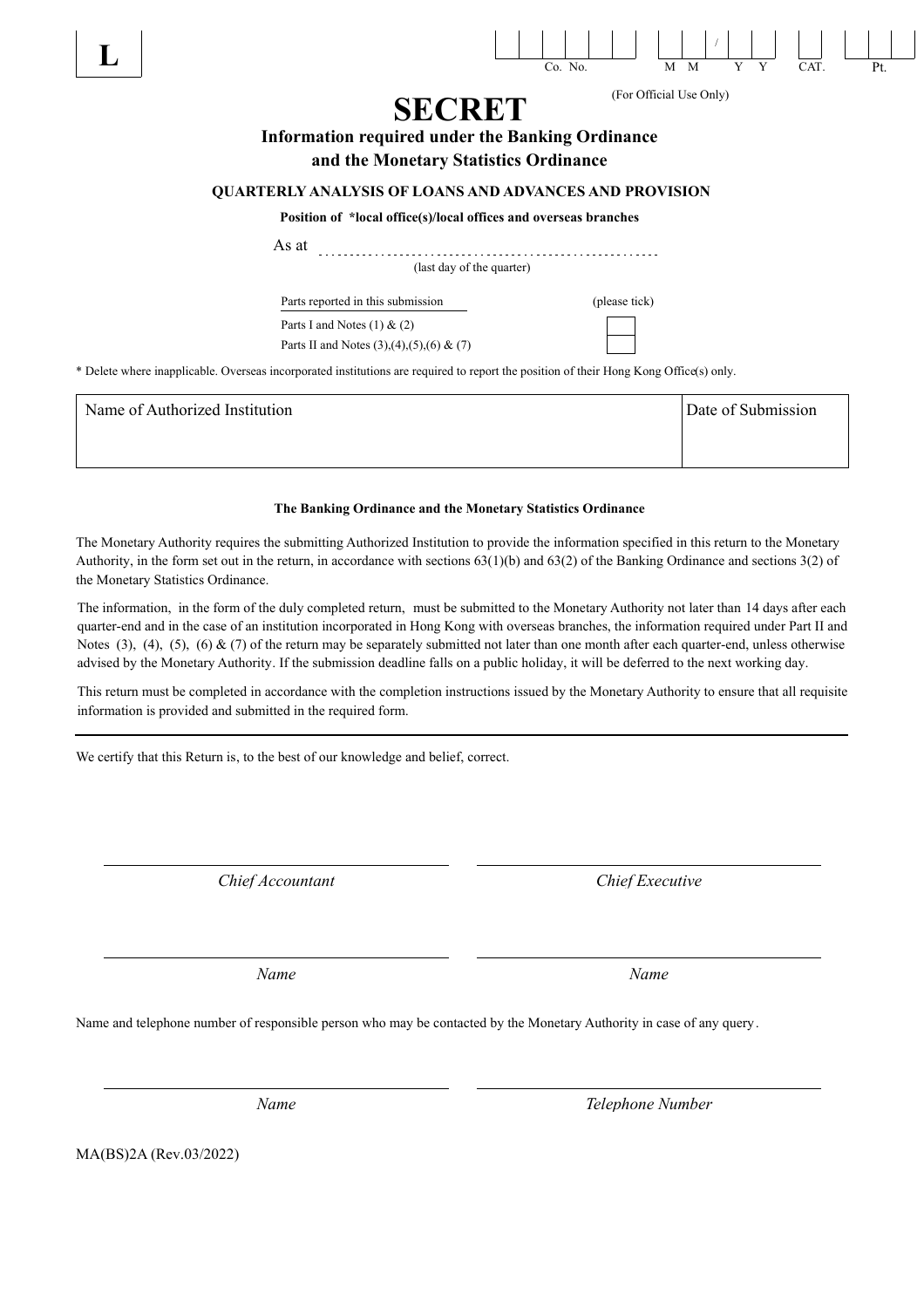|           |                 | (HK\$'000) |  |  |  |  |
|-----------|-----------------|------------|--|--|--|--|
| Total     | Provisions made |            |  |  |  |  |
| $(1+2+3)$ | Specific        | General*   |  |  |  |  |
|           |                 | n          |  |  |  |  |
|           |                 |            |  |  |  |  |

| PART I -  | <b>CLASSIFICATION OF LOANS AND ADVANCES</b><br><b>BY ECONOMIC SECTORS</b> |     | (HK\$ equivalent) |     | $(1+2+3)$ | Specific | General* |
|-----------|---------------------------------------------------------------------------|-----|-------------------|-----|-----------|----------|----------|
|           | (for position of Hong Kong offices)                                       | (1) | (2)               | (3) | (4)       | (5)      | (6)      |
| A.        | Manufacturing                                                             |     |                   |     |           |          |          |
|           | Textiles                                                                  |     |                   |     |           |          |          |
|           | a. cotton                                                                 |     |                   |     |           |          |          |
|           | b. others                                                                 |     |                   |     |           |          |          |
|           | c. sub-total                                                              |     |                   |     |           |          |          |
|           | Footwear & wearing apparel                                                |     |                   |     |           |          |          |
|           | Metal products & engineering                                              |     |                   |     |           |          |          |
|           | Rubber, plastic & chemicals                                               |     |                   |     |           |          |          |
|           | Electrical & electronic                                                   |     |                   |     |           |          |          |
|           | a. telecommunication equipment                                            |     |                   |     |           |          |          |
|           | b. others                                                                 |     |                   |     |           |          |          |
|           | c. sub-total                                                              |     |                   |     |           |          |          |
|           | Food                                                                      |     |                   |     |           |          |          |
|           | Beverages & tobacco                                                       |     |                   |     |           |          |          |
|           | Printing & publishing                                                     |     |                   |     |           |          |          |
|           | Miscellaneous                                                             |     |                   |     |           |          |          |
| 10.       | Total                                                                     |     |                   |     |           |          |          |
| <b>B.</b> | Building and construction, property development and                       |     |                   |     |           |          |          |
|           | investment                                                                |     |                   |     |           |          |          |
|           | Property development (by types of properties)                             |     |                   |     |           |          |          |
|           | a. industrial                                                             |     |                   |     |           |          |          |
|           | b. residential                                                            |     |                   |     |           |          |          |
|           | c. commercial                                                             |     |                   |     |           |          |          |
|           | d. others                                                                 |     |                   |     |           |          |          |
|           | e. sub-total                                                              |     |                   |     |           |          |          |
|           | Property investment (by types of properties)                              |     |                   |     |           |          |          |
|           | a. industrial                                                             |     |                   |     |           |          |          |
|           | b. residential                                                            |     |                   |     |           |          |          |
|           | c. commercial                                                             |     |                   |     |           |          |          |
|           | d. others                                                                 |     |                   |     |           |          |          |
|           | e. sub-total                                                              |     |                   |     |           |          |          |
|           | Civil engineering works                                                   |     |                   |     |           |          |          |
|           | Total                                                                     |     |                   |     |           |          |          |

HK\$ US\$ Other Currencies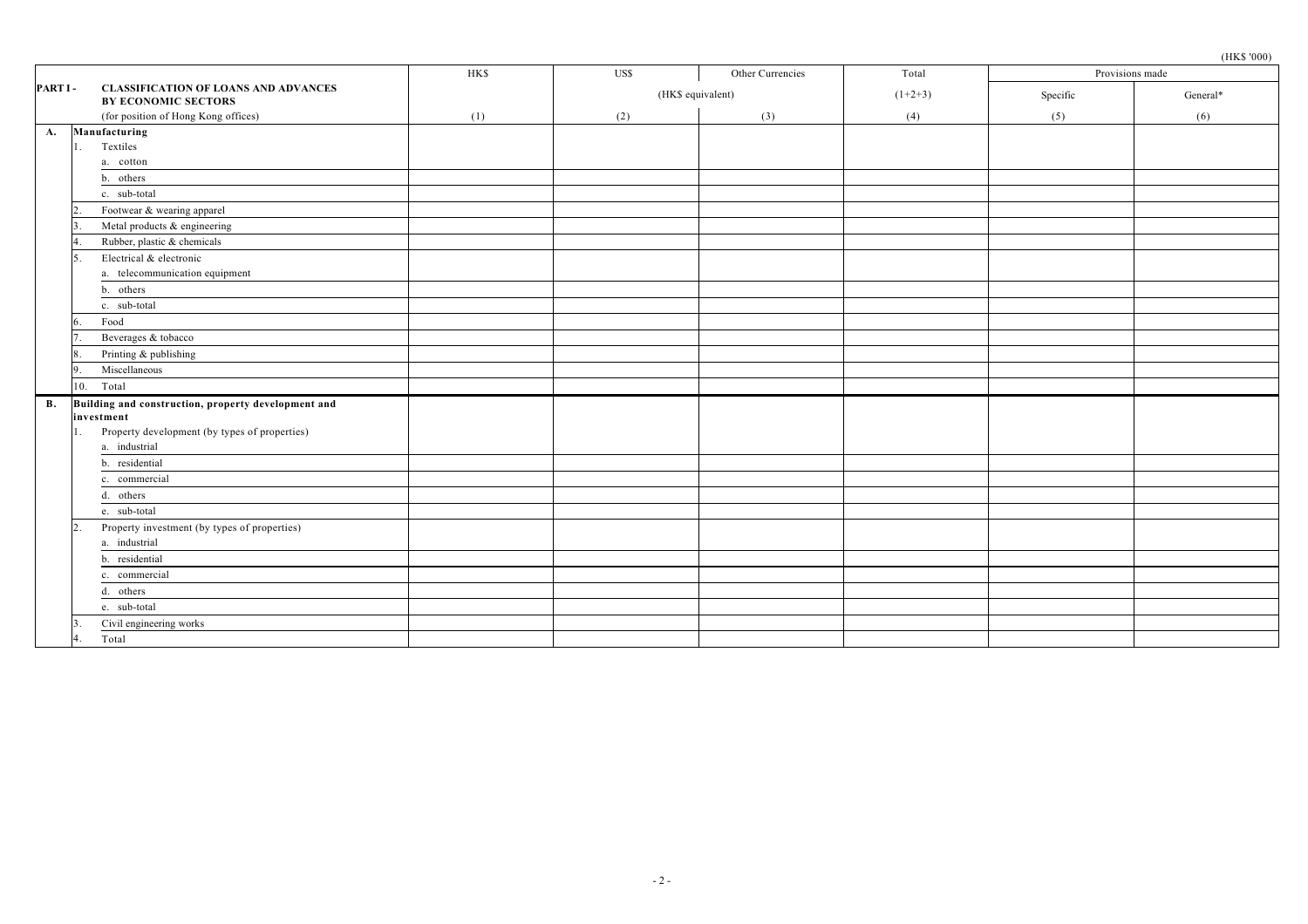|         |                                                                                             |            |                   |                  |           |          | $(\mbox{HKS~'000})$ |
|---------|---------------------------------------------------------------------------------------------|------------|-------------------|------------------|-----------|----------|---------------------|
|         |                                                                                             | <b>HKS</b> | US\$              | Other Currencies | Total     |          | Provisions made     |
| PART I- | <b>CLASSIFICATION OF LOANS AND ADVANCES</b><br><b>BY ECONOMIC SECTORS</b>                   |            | (HK\$ equivalent) |                  | $(1+2+3)$ | Specific | General*            |
|         | (for position of Hong Kong offices)                                                         | (1)        | (2)               | (3)              | (4)       | (5)      | (6)                 |
| С.      | <b>Electricity</b> and gas                                                                  |            |                   |                  |           |          |                     |
| D.      | <b>Recreational activities</b>                                                              |            |                   |                  |           |          |                     |
| Е.      | <b>Information technology</b><br>Telecommunications                                         |            |                   |                  |           |          |                     |
|         | Others                                                                                      |            |                   |                  |           |          |                     |
|         | Total                                                                                       |            |                   |                  |           |          |                     |
| Е.      | Wholesale and retail trade                                                                  |            |                   |                  |           |          |                     |
| G.      | Transport and transport equipment<br>Shipping                                               |            |                   |                  |           |          |                     |
|         | Air transport                                                                               |            |                   |                  |           |          |                     |
|         | Taxis                                                                                       |            |                   |                  |           |          |                     |
|         | Public light buses                                                                          |            |                   |                  |           |          |                     |
|         | Others                                                                                      |            |                   |                  |           |          |                     |
|         | Total                                                                                       |            |                   |                  |           |          |                     |
| Н.      | Miscellaneous<br>Hotels, boarding houses & catering                                         |            |                   |                  |           |          |                     |
|         | Financial concerns<br>a. investment companies                                               |            |                   |                  |           |          |                     |
|         | b. insurance companies                                                                      |            |                   |                  |           |          |                     |
|         | c. futures brokers                                                                          |            |                   |                  |           |          |                     |
|         | d. finance companies & others                                                               |            |                   |                  |           |          |                     |
|         | e. sub-total                                                                                |            |                   |                  |           |          |                     |
|         | Stockbrokers<br>a. margin lending                                                           |            |                   |                  |           |          |                     |
|         | b. others                                                                                   |            |                   |                  |           |          |                     |
|         | c. sub-total                                                                                |            |                   |                  |           |          |                     |
|         | Non-stockbroking companies & individuals for the<br>purchase of shares<br>a. margin lending |            |                   |                  |           |          |                     |
|         | b. others                                                                                   |            |                   |                  |           |          |                     |
|         | c. sub-total                                                                                |            |                   |                  |           |          |                     |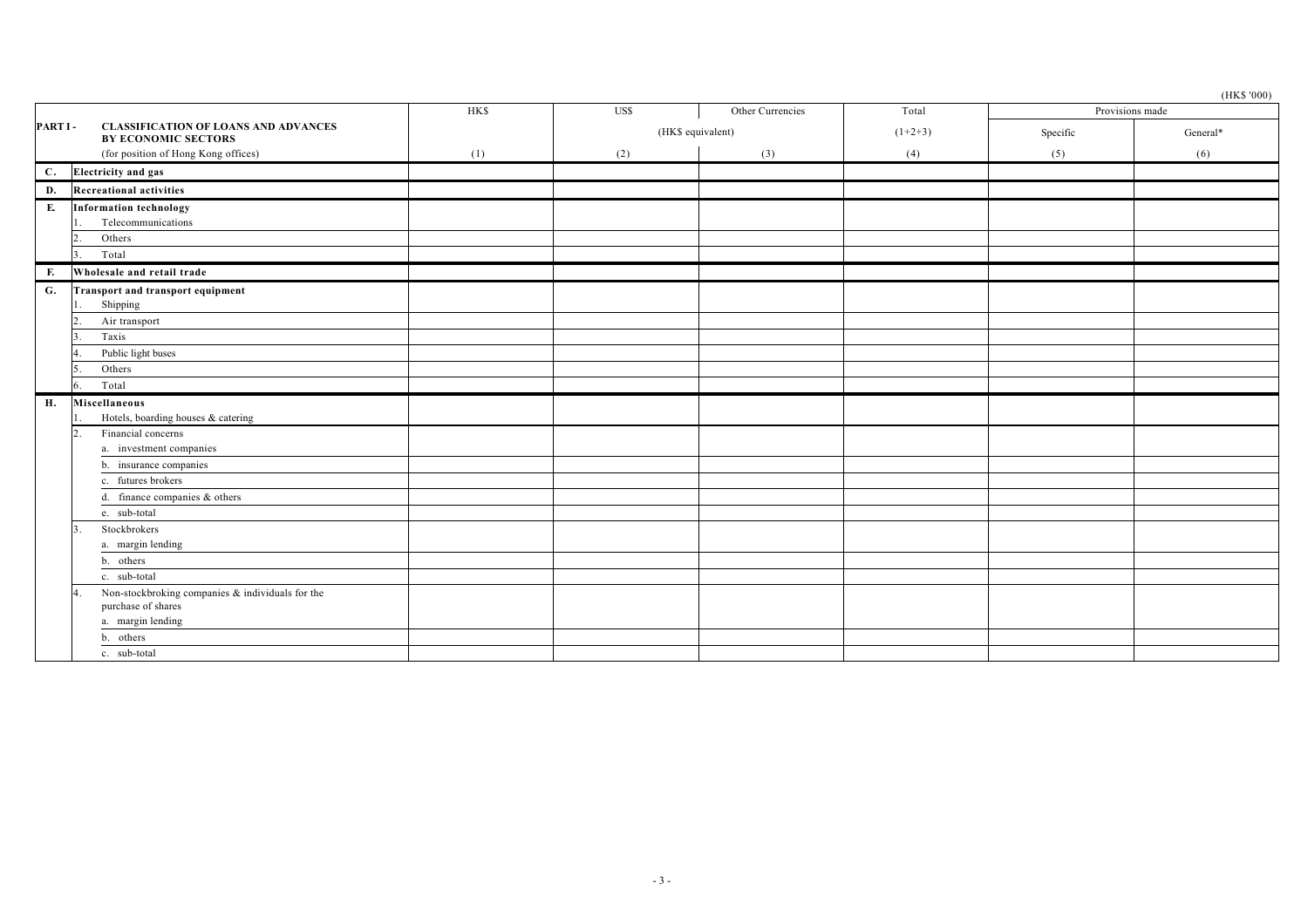(HK\$ '000)

|                 |                                                                                                                                                                                           | <b>HK\$</b> | US\$              | Other Currencies | Total     |     | $\sqrt{2}$<br>Provisions made |
|-----------------|-------------------------------------------------------------------------------------------------------------------------------------------------------------------------------------------|-------------|-------------------|------------------|-----------|-----|-------------------------------|
| <b>PART I -</b> | <b>CLASSIFICATION OF LOANS AND ADVANCES</b><br><b>BY ECONOMIC SECTORS</b>                                                                                                                 |             | (HK\$ equivalent) |                  | $(1+2+3)$ |     | General*                      |
|                 | (for position of Hong Kong offices)                                                                                                                                                       | (1)         | (2)               | (3)              | (4)       | (5) | (6)                           |
|                 | Professional & private individuals<br>Ð                                                                                                                                                   |             |                   |                  |           |     |                               |
|                 | a. for the purchase of flats covered by the guarantee<br>issued by the Housing Authority under Home<br>Ownership Scheme, Private Sector Participation<br>Scheme & Tenants Purchase Scheme |             |                   |                  |           |     |                               |
|                 | b. for the purchase of other residential properties                                                                                                                                       |             |                   |                  |           |     |                               |
|                 | c. for credit card advances                                                                                                                                                               |             |                   |                  |           |     |                               |
|                 | d. for other business purposes                                                                                                                                                            |             |                   |                  |           |     |                               |
|                 | e. for other private purposes                                                                                                                                                             |             |                   |                  |           |     |                               |
|                 | sub-total                                                                                                                                                                                 |             |                   |                  |           |     |                               |
|                 | All others                                                                                                                                                                                |             |                   |                  |           |     |                               |
|                 | Total                                                                                                                                                                                     |             |                   |                  |           |     |                               |
|                 | LOANS AND ADVANCES FOR USE IN HONG KONG (A to H)                                                                                                                                          |             |                   |                  |           |     |                               |
| J.              | <b>TRADE FINANCING</b>                                                                                                                                                                    |             |                   |                  |           |     |                               |
| K.              | <b>OTHER LOANS AND ADVANCES</b>                                                                                                                                                           |             |                   |                  |           |     |                               |
| L.              | TOTAL LOANS AND ADVANCES (I+J+K)                                                                                                                                                          |             |                   |                  |           |     |                               |

\* General provisions reported under items A to H should be provisions established for exposures to various economic sectors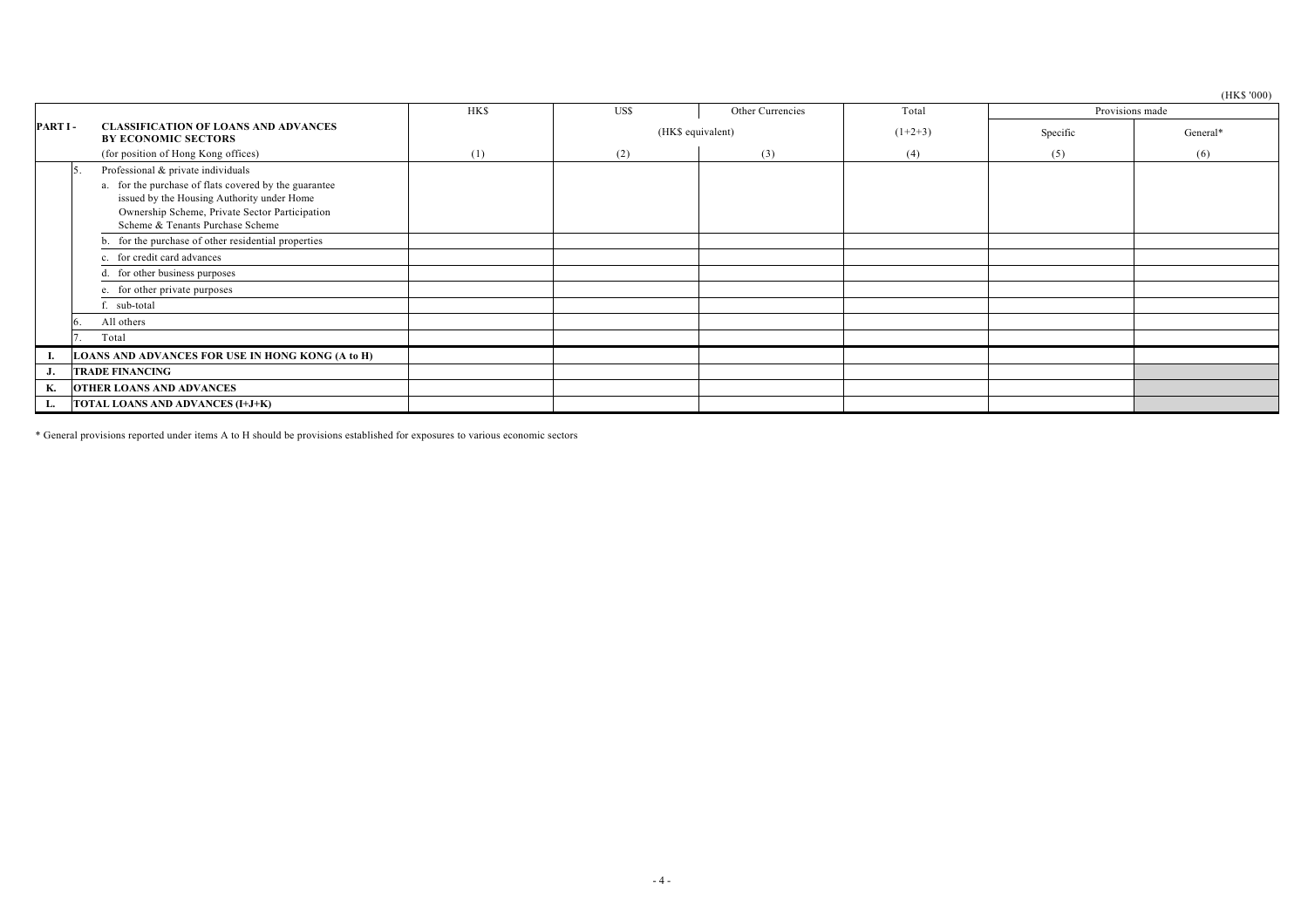|           | PART II - ASSET QUALITY AND PROVISIONS                                                                                |  | Special<br>Mention<br>(2) | Substandard<br>(3) | Doubtful<br>(4) | Loss<br>(5) | Total<br>$(1+2+3+4+5)$<br>(6) |
|-----------|-----------------------------------------------------------------------------------------------------------------------|--|---------------------------|--------------------|-----------------|-------------|-------------------------------|
| A.        | Loans and advances of                                                                                                 |  |                           |                    |                 |             |                               |
|           | Hong Kong offices                                                                                                     |  |                           |                    |                 |             |                               |
|           | Overseas branches                                                                                                     |  |                           |                    |                 |             |                               |
|           | Total $(A.1 \text{ to } A.2)$                                                                                         |  |                           |                    |                 |             |                               |
|           | Banking subsidiary in Mainland China (this item is only<br>applicable to licensed banks incorporated in Hong<br>Kong) |  |                           |                    |                 |             |                               |
|           | Provisions made against A.3                                                                                           |  |                           |                    |                 |             |                               |
|           | General provisions                                                                                                    |  |                           |                    |                 |             |                               |
|           | Specific provisions                                                                                                   |  |                           |                    |                 |             |                               |
|           | Country risk provisions                                                                                               |  |                           |                    |                 |             |                               |
|           | Total (A.5 to A.7)<br>8.                                                                                              |  |                           |                    |                 |             |                               |
| <b>B.</b> | <b>Balances due from banks</b>                                                                                        |  |                           |                    |                 |             |                               |
|           | Due from banks                                                                                                        |  |                           |                    |                 |             |                               |
|           | Provisions made against B.1                                                                                           |  |                           |                    |                 |             |                               |
|           | General provisions                                                                                                    |  |                           |                    |                 |             |                               |
|           | Specific provisions                                                                                                   |  |                           |                    |                 |             |                               |
|           | Country risk provisions<br>4.                                                                                         |  |                           |                    |                 |             |                               |
|           | Total (B.2 to B.4)<br>5.                                                                                              |  |                           |                    |                 |             |                               |
| C.        | Acceptances and bills of exchange held                                                                                |  |                           |                    |                 |             |                               |
|           | Accepted or payable by non-banks                                                                                      |  |                           |                    |                 |             |                               |
|           | Accepted or payable by banks<br>2.                                                                                    |  |                           |                    |                 |             |                               |
|           | Total (C.1 to C.2)                                                                                                    |  |                           |                    |                 |             |                               |
|           | Provisions made against C.3                                                                                           |  |                           |                    |                 |             |                               |
|           | General provisions                                                                                                    |  |                           |                    |                 |             |                               |
|           | Specific provisions                                                                                                   |  |                           |                    |                 |             |                               |
|           | Country risk provisions<br>6.                                                                                         |  |                           |                    |                 |             |                               |
|           | Total (C.4 to C.6)<br>7.                                                                                              |  |                           |                    |                 |             |                               |
| D.        | <b>Investment debt securities</b>                                                                                     |  |                           |                    |                 |             |                               |
|           | Issued by banks, governments & international                                                                          |  |                           |                    |                 |             |                               |
|           | organizations                                                                                                         |  |                           |                    |                 |             |                               |
|           | Issued by others                                                                                                      |  |                           |                    |                 |             |                               |
|           | Total $(D.1$ to $D.2)$                                                                                                |  |                           |                    |                 |             |                               |
|           | Provisions made against D.3                                                                                           |  |                           |                    |                 |             |                               |
|           | 4. Specific provisions                                                                                                |  |                           |                    |                 |             |                               |
|           | Country risk provisions<br>5.                                                                                         |  |                           |                    |                 |             |                               |
|           | 6. Total (D.4 to D.5)                                                                                                 |  |                           |                    |                 |             |                               |
| Е.        | <b>Accrued interest</b>                                                                                               |  |                           |                    |                 |             |                               |
|           | Accrued interest on A.3, B.1, C.3 and D.3                                                                             |  |                           |                    |                 |             |                               |
|           | Provisions made against E.1<br>2.                                                                                     |  |                           |                    |                 |             |                               |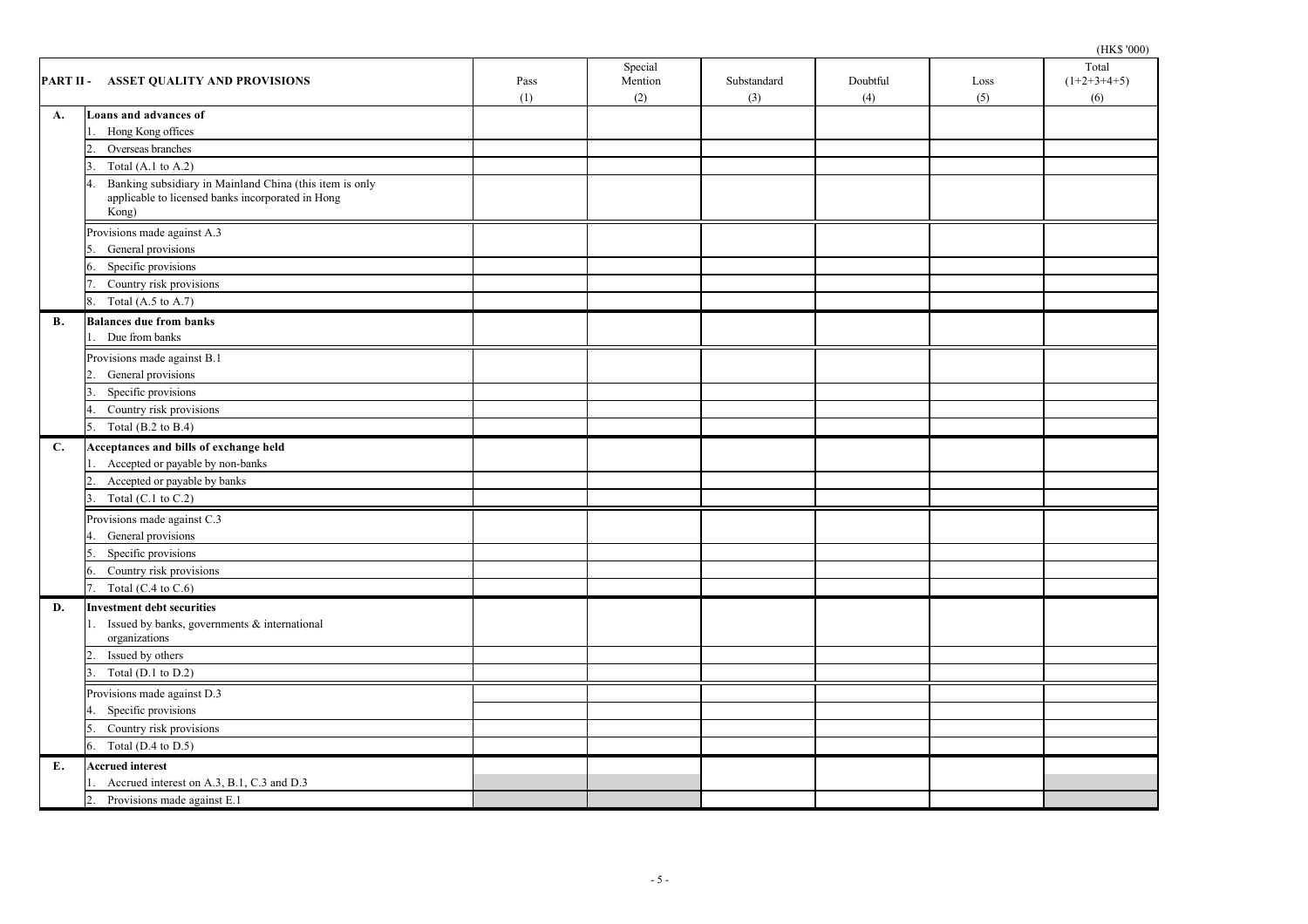|                  |                                                                               |             |                           |                    |                 |             | (HK\$ '000)                   |
|------------------|-------------------------------------------------------------------------------|-------------|---------------------------|--------------------|-----------------|-------------|-------------------------------|
| <b>PART II -</b> | <b>ASSET QUALITY AND PROVISIONS</b>                                           | Pass<br>(1) | Special<br>Mention<br>(2) | Substandard<br>(3) | Doubtful<br>(4) | Loss<br>(5) | Total<br>$(1+2+3+4+5)$<br>(6) |
| F.               | <b>Commitments and contingent liabilities</b><br>To or on behalf of non-banks |             |                           |                    |                 |             |                               |
|                  | To or on behalf of banks                                                      |             |                           |                    |                 |             |                               |
|                  | Total $(F.1)$ to $F.2)$                                                       |             |                           |                    |                 |             |                               |
|                  | Provisions made against F.3<br>General provisions                             |             |                           |                    |                 |             |                               |
|                  | Specific provisions                                                           |             |                           |                    |                 |             |                               |
|                  | Country risk provisions                                                       |             |                           |                    |                 |             |                               |
|                  | Total $(F.4 \text{ to } F.6)$                                                 |             |                           |                    |                 |             |                               |
| G.               | Value of security<br>In support of loans and advances in A.3                  |             |                           |                    |                 |             |                               |
|                  | In support of other exposures in B.1, C.3, D.3, E.1 & F.3                     |             |                           |                    |                 |             |                               |
| Н.               | Assets acquired through security enforcement                                  |             |                           |                    |                 |             |                               |

Note : Institutions incorporated in Hong Kong with overseas branches are required to report the combined position of their Hong Kong offices and overseas branches in Part II . For other institutions, report the positions of Hong Kong offices only.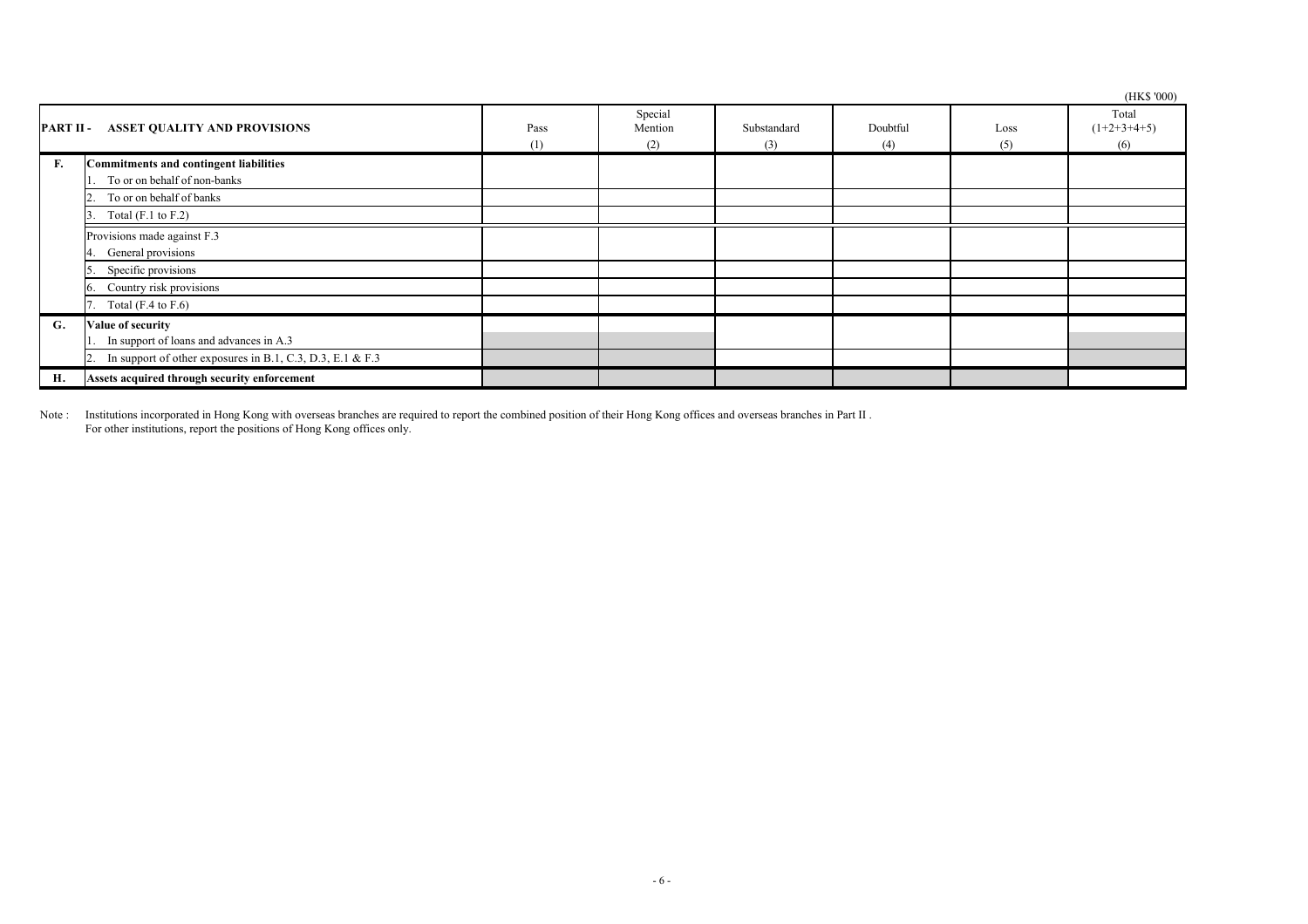#### Notes: (HK\$ '000)

## (1) For items H2a + H2d in Part I, please indicate the amount of loans to the group companies of property developers

| (2) | For items H3a and H4a in Part I, please indicate the amount of                                            | Item H <sub>3a</sub><br>(stockbrokers) | Item H <sub>4</sub> a<br>Item H <sub>4</sub> a<br>(individuals)<br>(non-stockbroking)<br>companies) |
|-----|-----------------------------------------------------------------------------------------------------------|----------------------------------------|-----------------------------------------------------------------------------------------------------|
|     | loans for subscribing for new shares in initial public offerings<br>(a)                                   |                                        |                                                                                                     |
|     | other margin lending<br>(b)                                                                               |                                        |                                                                                                     |
|     | For other margin lending reported under $Note(2)(b)$ , please indicate                                    |                                        |                                                                                                     |
|     | the closing market value of the shares pledged on the reporting date:<br>$\left(1\right)$                 |                                        |                                                                                                     |
|     | (ii)<br>the total amount of loans which exceeds 50% of<br>the closing market value of the shares pledged: |                                        |                                                                                                     |

# (3) Overdue and rescheduled assets

| Please indicate the book value of                           |       | Hong Kong Offices |       | Overseas Branches | Total |              |
|-------------------------------------------------------------|-------|-------------------|-------|-------------------|-------|--------------|
|                                                             | loans | other assets      | loans | other assets      | loans | other assets |
| assets which have been overdue for more than 1 month<br>(a) |       |                   |       |                   |       |              |
| and up to 3 months                                          |       |                   |       |                   |       |              |
| assets which have been overdue for more than 3<br>(b)       |       |                   |       |                   |       |              |
| months and up to 6 months                                   |       |                   |       |                   |       |              |
| assets which have been overdue for more than 6<br>(c)       |       |                   |       |                   |       |              |
| months and up to 1 year                                     |       |                   |       |                   |       |              |
| assets which have been overdue for more than 1 year<br>(d)  |       |                   |       |                   |       |              |
|                                                             |       |                   |       |                   |       |              |
| (e)<br>sub-total (a) to $(d)$                               |       |                   |       |                   |       |              |
| total assets which have been rescheduled<br>(f)             |       |                   |       |                   |       |              |
|                                                             |       |                   |       |                   |       |              |
| (i) of which rescheduled assets included in (a) above       |       |                   |       |                   |       |              |
|                                                             |       |                   |       |                   |       |              |
| (ii) of which rescheduled assets included in (b) to (d)     |       |                   |       |                   |       |              |
| above                                                       |       |                   |       |                   |       |              |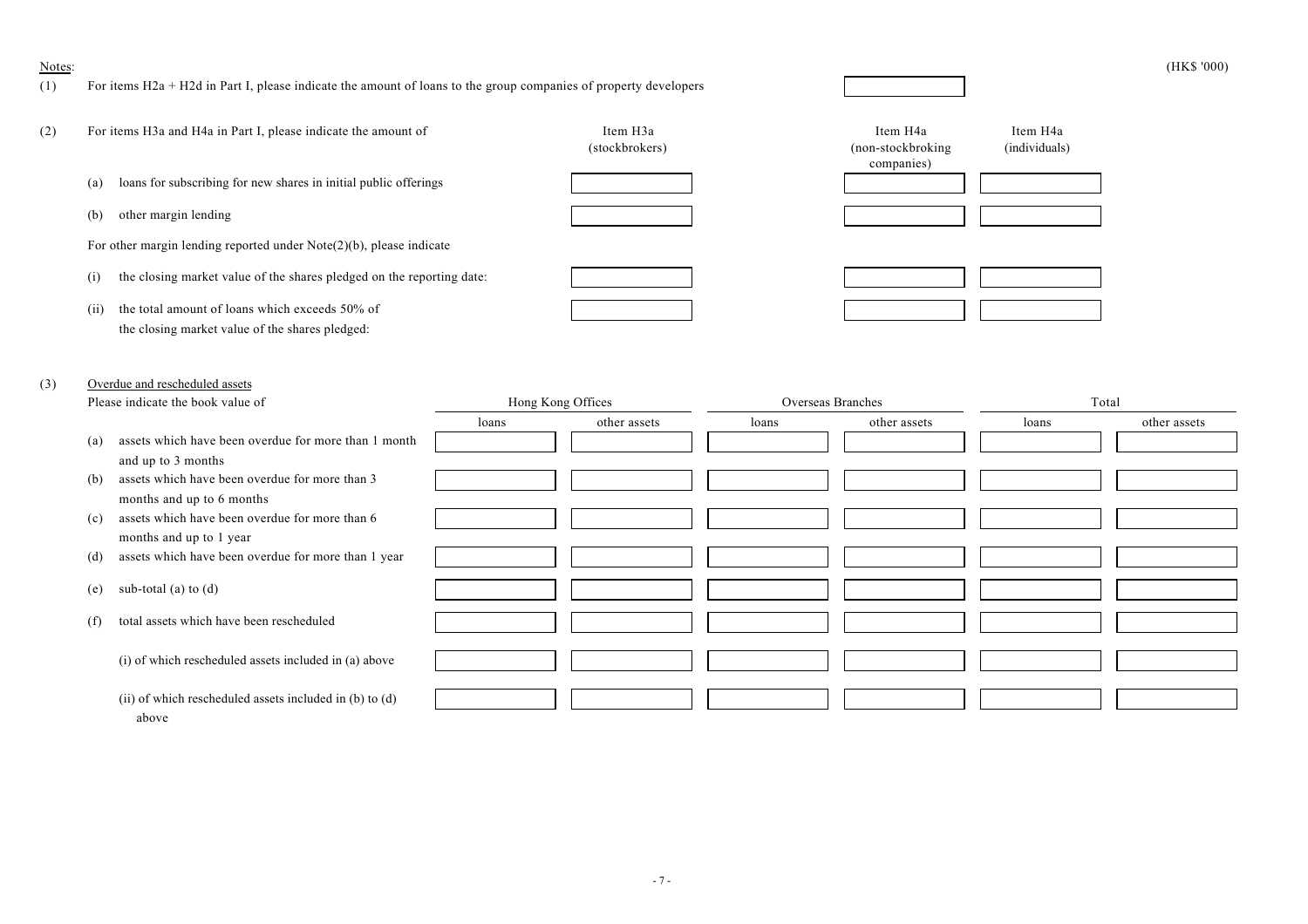## (4) Assets on which interest no longer accrues to the profit and loss account (HK\$ '000)

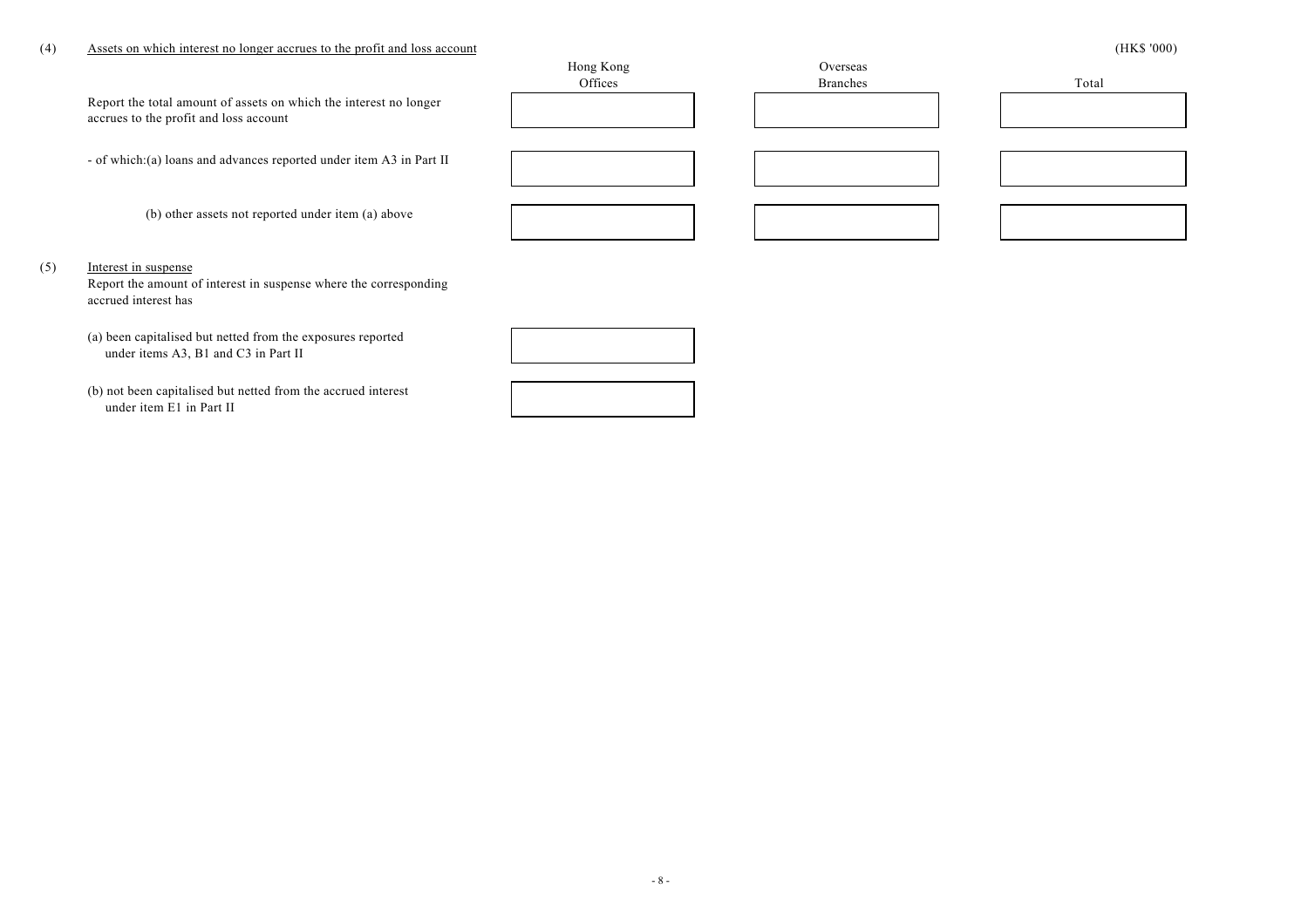|     | Types of counterparties                                                                                                                     | Total direct exposures       |                           |                                       |                                   |                         |                        |
|-----|---------------------------------------------------------------------------------------------------------------------------------------------|------------------------------|---------------------------|---------------------------------------|-----------------------------------|-------------------------|------------------------|
|     | (please classify according to the<br>following order of priority)                                                                           | On-balance sheet<br>exposure | Contingent<br>liabilities | Irrevocable<br>undrawn<br>commitments | FX and<br>derivatives<br>contract | Total<br>$(2)$ to $(5)$ | Specific<br>provisions |
|     | (1)                                                                                                                                         | (2)                          | (3)                       | (4)                                   | (5)                               | (6)                     |                        |
| (a) | ITICs and their subsidiaries                                                                                                                |                              |                           |                                       |                                   |                         |                        |
| (b) | Red-chip companies and their subsidiaries                                                                                                   |                              |                           |                                       |                                   |                         |                        |
| (c) | H-shares companies and their subsidiaries                                                                                                   |                              |                           |                                       |                                   |                         |                        |
| (d) | Other state, provincial or municipal government<br>owned entities and their subsidiaries                                                    |                              |                           |                                       |                                   |                         |                        |
| (e) | Other entities incorporated or established in China                                                                                         |                              |                           |                                       |                                   |                         |                        |
| (f) | Companies and individuals outside China where the<br>credit is granted for use in China                                                     |                              |                           |                                       |                                   |                         |                        |
| (g) | Other counterparties where the exposure is considered<br>by the reporting institution to be non-bank China<br>exposure                      |                              |                           |                                       |                                   |                         |                        |
|     | Total (a) to $(g)$                                                                                                                          |                              |                           |                                       |                                   |                         |                        |
|     | Memorandum item: Companies and individuals for<br>purchasing properties in China under (a) to (g)                                           |                              |                           |                                       |                                   |                         |                        |
| (h) | Exposures incurred by banking subsidiary in<br>Mainland China (this item is only applicable to<br>licensed banks incorporated in Hong Kong) |                              |                           |                                       |                                   |                         |                        |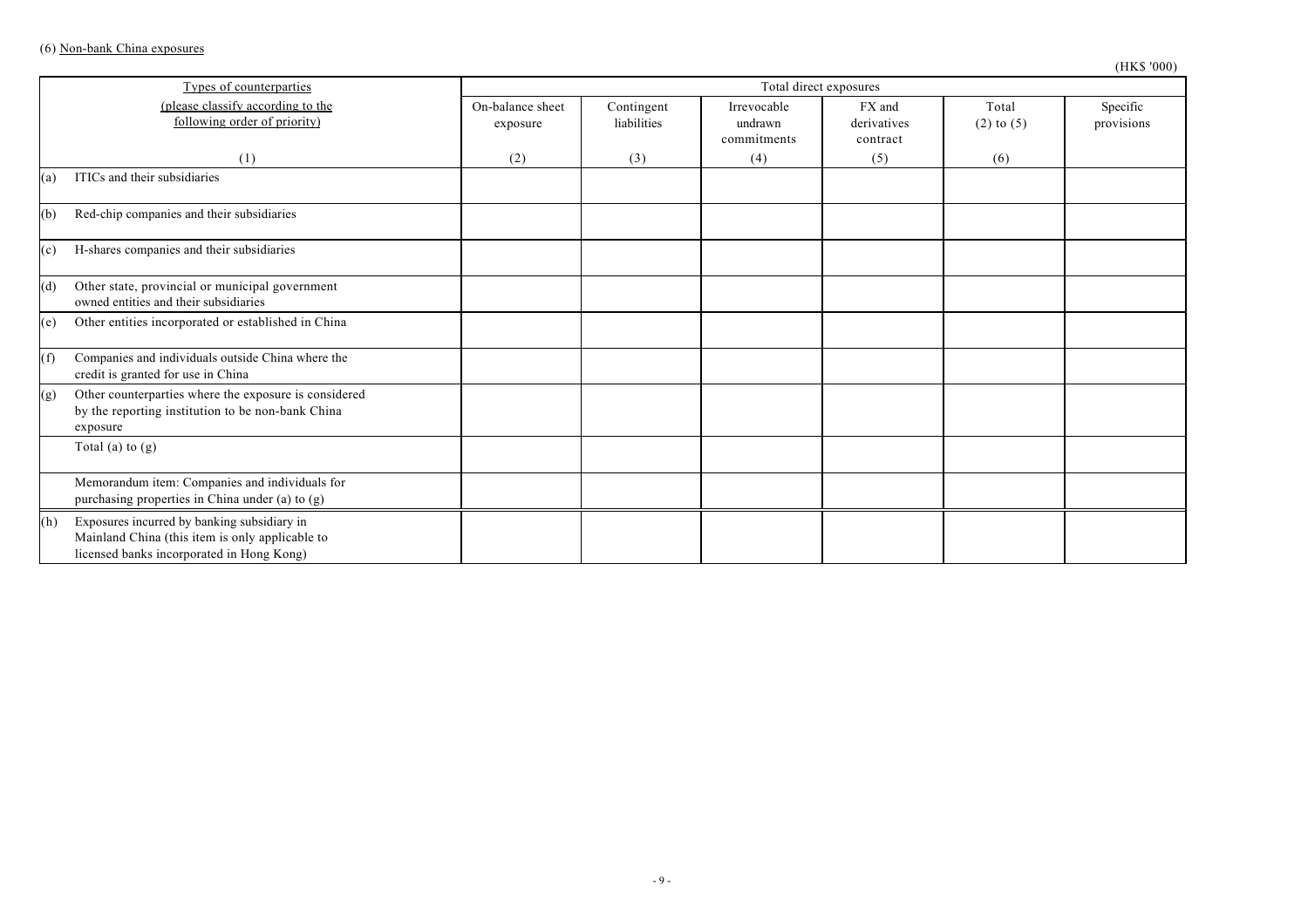# (7) Ten largest criticised assets

## (a) Special mention assets

(HK\$ '000)

|   |                  | Amount of credit exposures    |                                |       |                   | $(2.224 \times 0.00)$       |
|---|------------------|-------------------------------|--------------------------------|-------|-------------------|-----------------------------|
|   | Name of customer | On-balance<br>sheet exposures | Commitments &<br>contingencies | Total | Value of security | Specific<br>provisions made |
| . |                  |                               |                                |       |                   |                             |
|   | Total:           |                               |                                |       |                   |                             |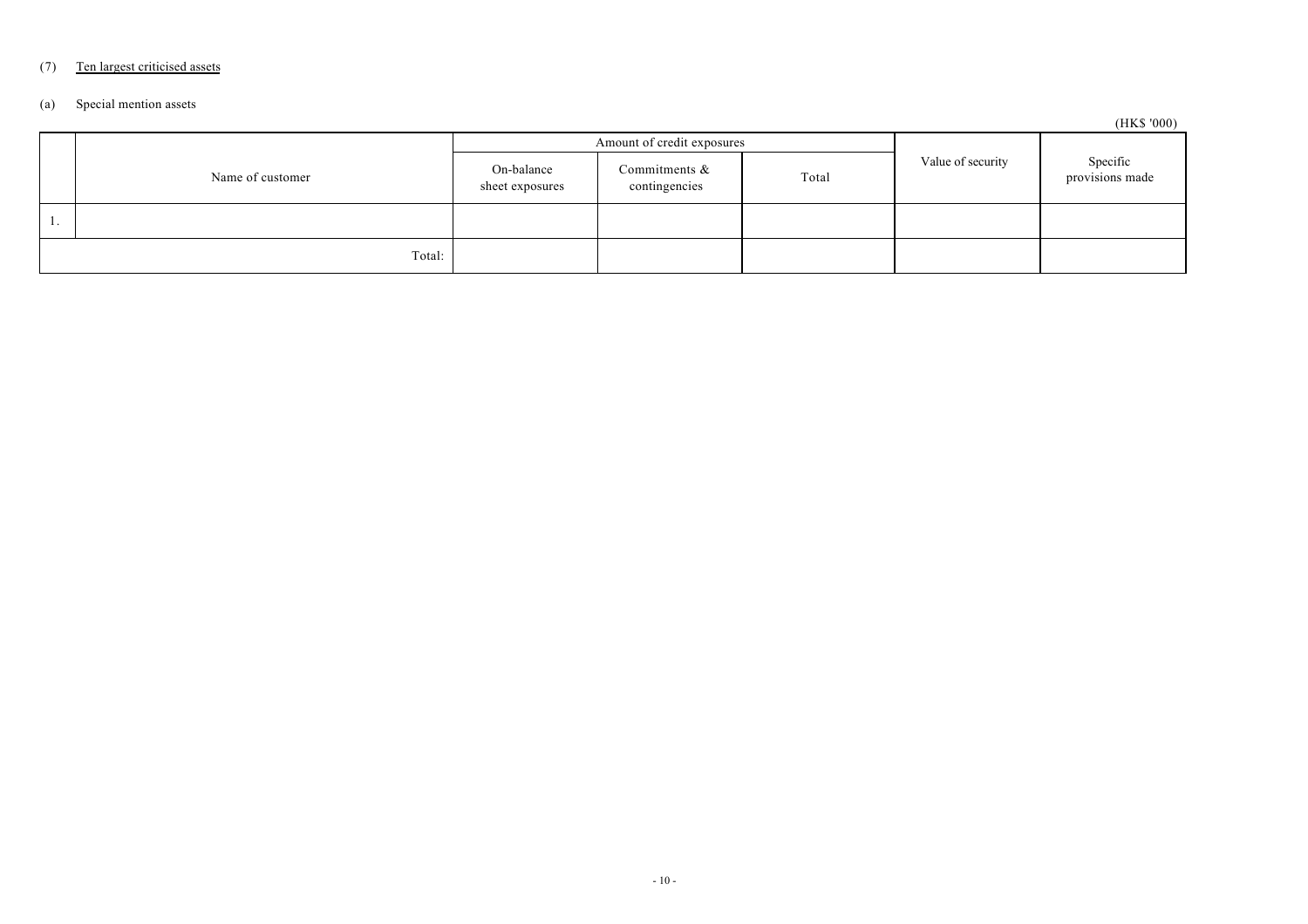|                  |                               | Amount of credit exposures        |       |                   |                             |
|------------------|-------------------------------|-----------------------------------|-------|-------------------|-----------------------------|
| Name of customer | On-balance<br>sheet exposures | Commitments $\&$<br>contingencies | Total | Value of security | Specific<br>provisions made |
|                  |                               |                                   |       |                   |                             |
| Total:           |                               |                                   |       |                   |                             |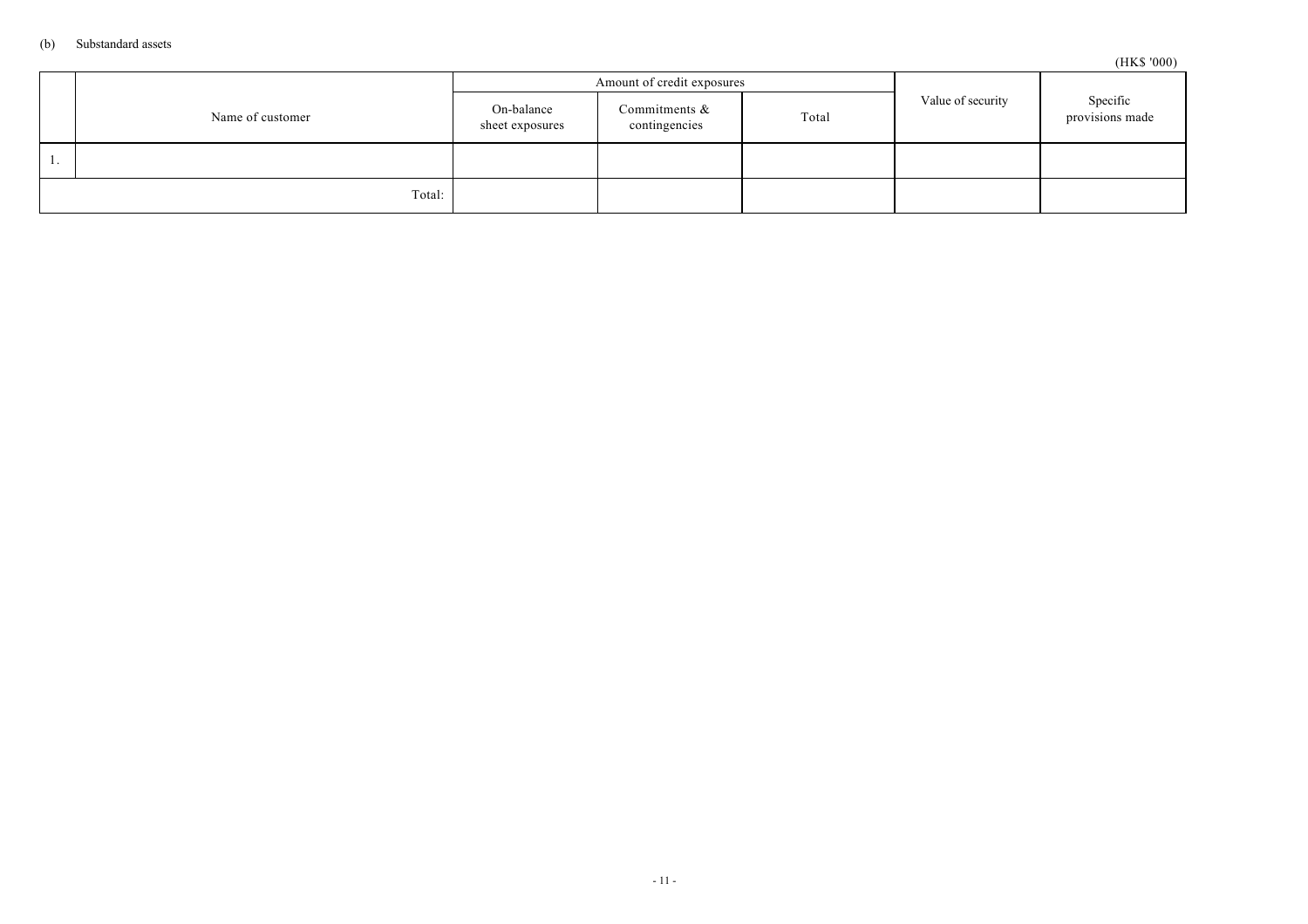```
(HK$ '000)
```

|                  |                               | Amount of credit exposures        |       |                   |                             |
|------------------|-------------------------------|-----------------------------------|-------|-------------------|-----------------------------|
| Name of customer | On-balance<br>sheet exposures | Commitments $\&$<br>contingencies | Total | Value of security | Specific<br>provisions made |
|                  |                               |                                   |       |                   |                             |
| Total:           |                               |                                   |       |                   |                             |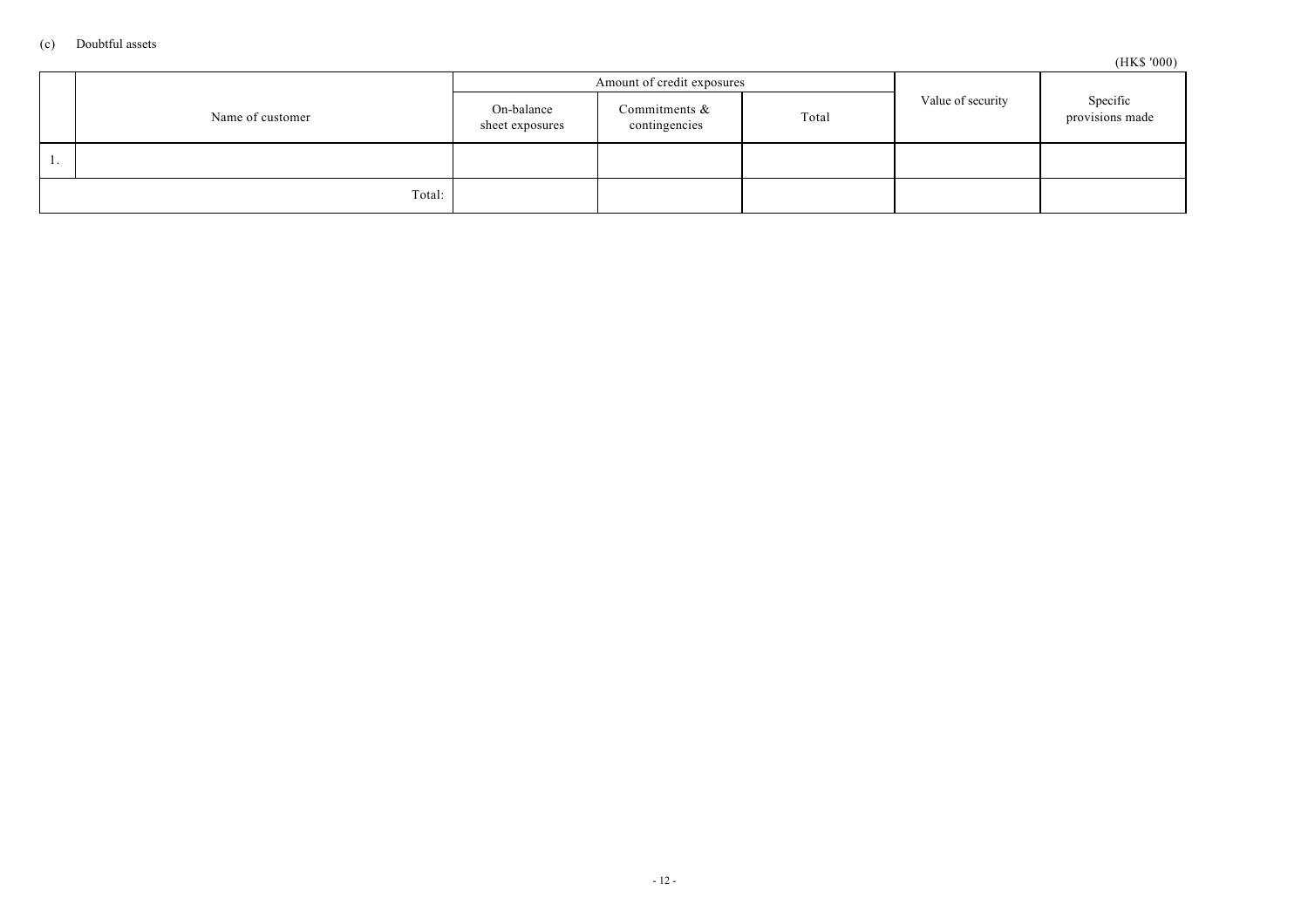```
(HK$ '000)
```

|                  |                               | Amount of credit exposures        |       |                   |                             |
|------------------|-------------------------------|-----------------------------------|-------|-------------------|-----------------------------|
| Name of customer | On-balance<br>sheet exposures | Commitments $\&$<br>contingencies | Total | Value of security | Specific<br>provisions made |
|                  |                               |                                   |       |                   |                             |
| Total:           |                               |                                   |       |                   |                             |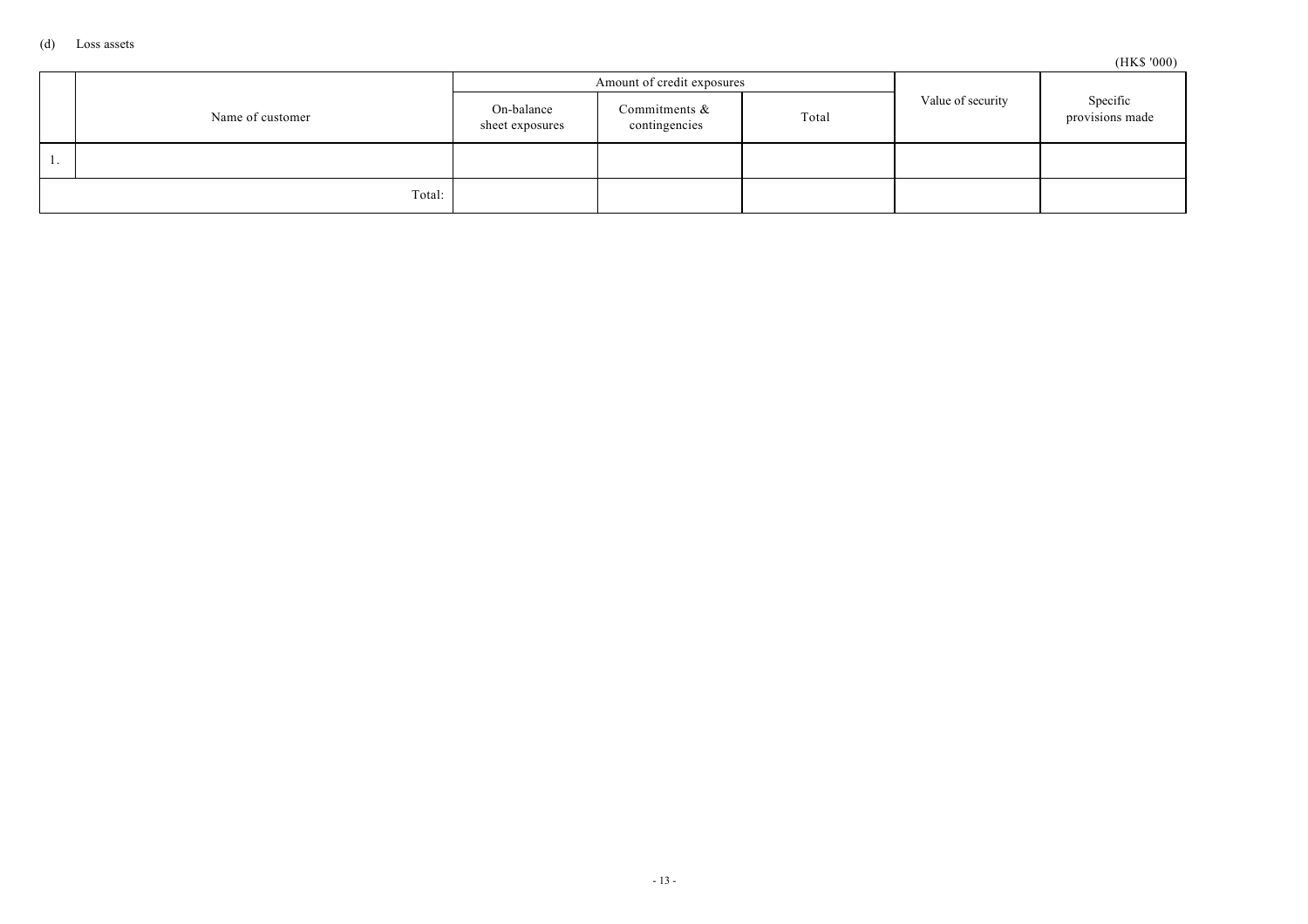## **Supplementary information to Note (3)**

Overdue and rescheduled loans (HK\$ '000)

|                                           |         | Overdue and rescheduled loans of overseas branches |                                                 |                                               |                           |                             |                      |
|-------------------------------------------|---------|----------------------------------------------------|-------------------------------------------------|-----------------------------------------------|---------------------------|-----------------------------|----------------------|
| Country/jurisdiction of overseas branches |         | Overdue for<br>l month &<br>><br>up to 3 months    | Overdue for<br>$>$ 3 months &<br>up to 6 months | Overdue for<br>$> 6$ months &<br>up to 1 year | Overdue for<br>$> 1$ year | Sub-total<br>$(a)$ to $(d)$ | Rescheduled<br>loans |
| Name                                      | $Code*$ | (a)                                                | (b)                                             | (c)                                           | (d)                       | (e)                         | (f)                  |
|                                           |         |                                                    |                                                 |                                               |                           |                             |                      |
| Total:                                    |         |                                                    |                                                 |                                               |                           |                             |                      |

\*Please refer to Form MA(BS)21 for code reference